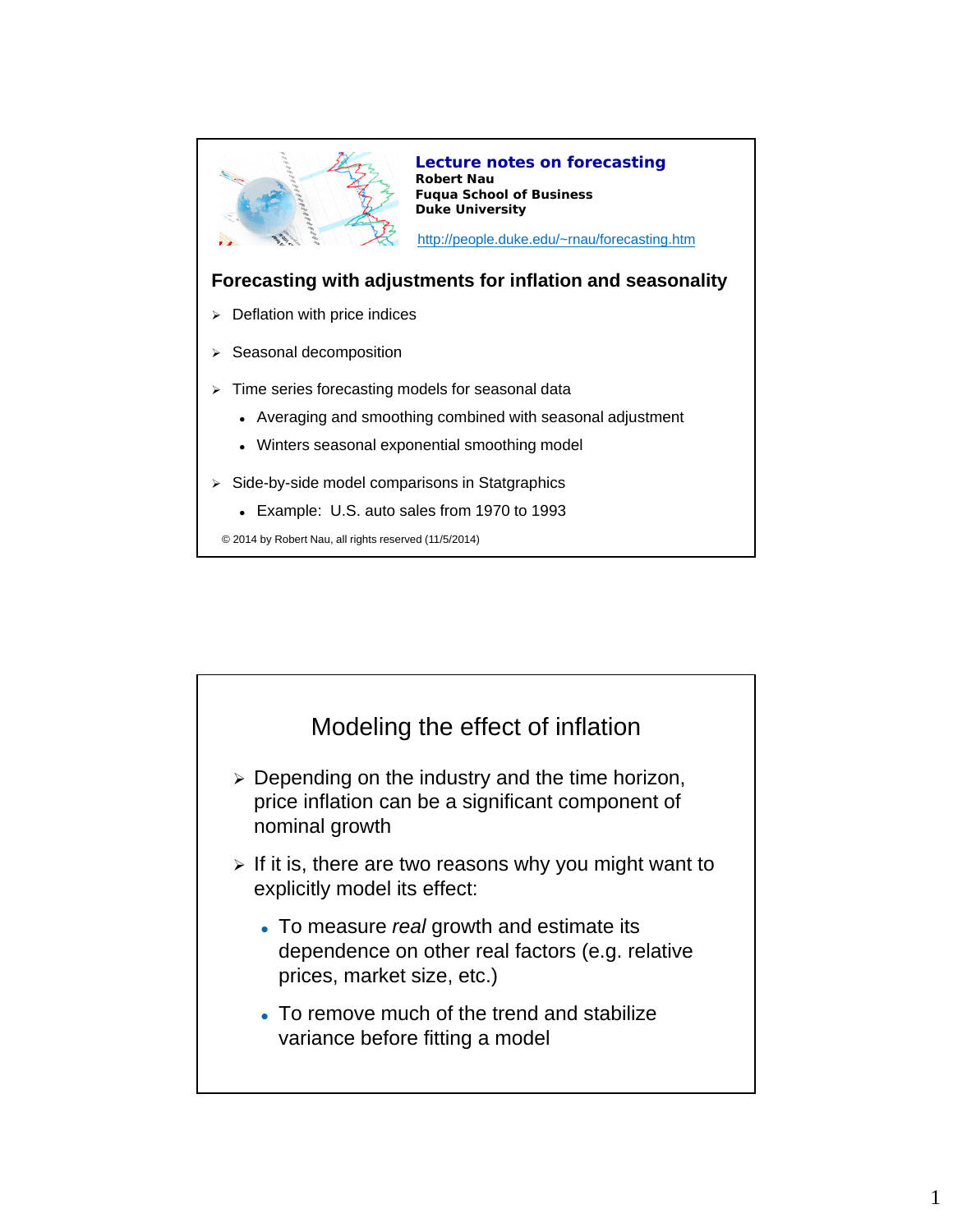

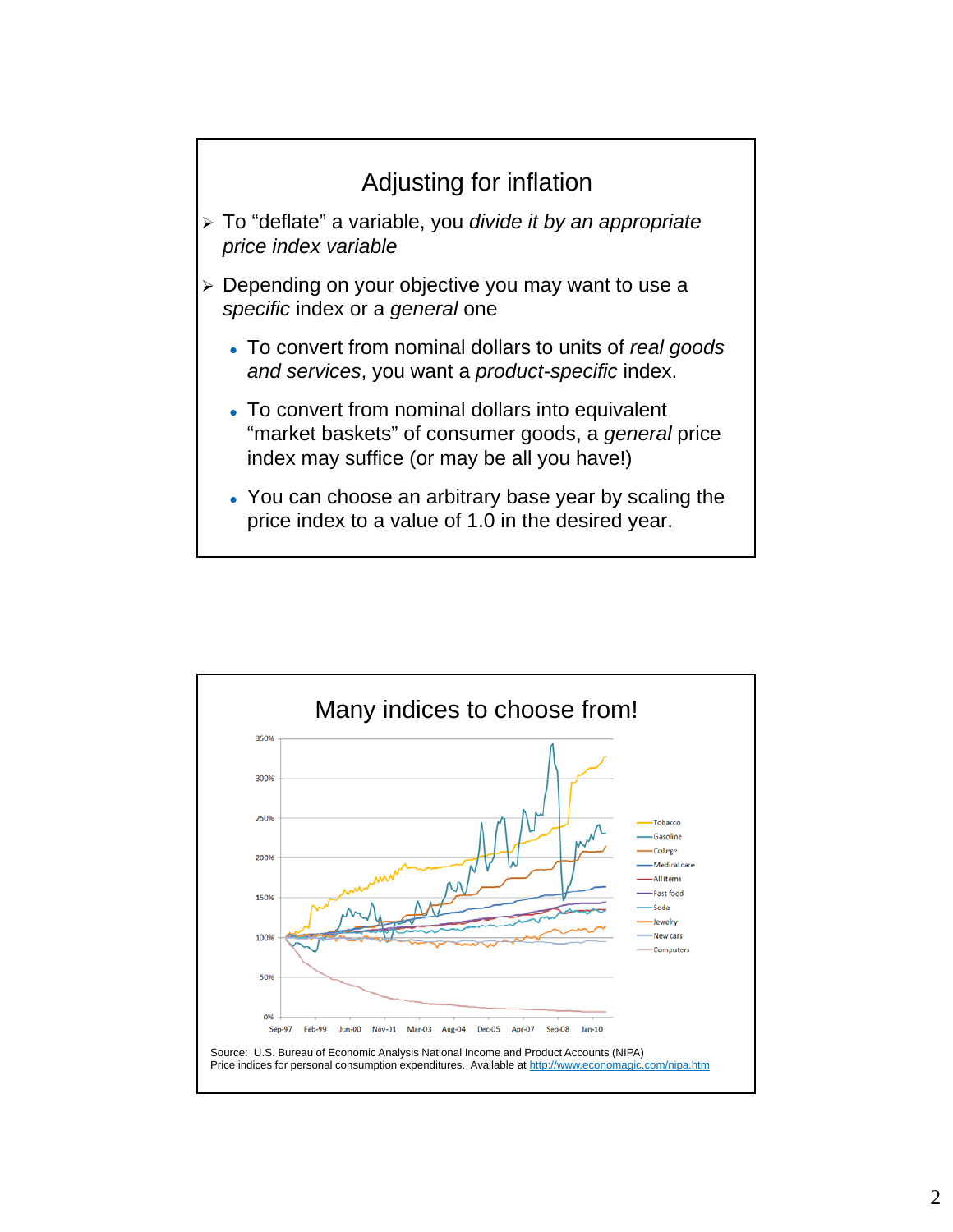## Putting inflation back in

- To "re-inflate" forecasts of a *deflated* series (when appropriate), you multiply the forecasts and confidence limits by a *forecast* of the price index
- $\triangleright$  For short-term forecasts this isn't much of an issue
- $\triangleright$  For longer-term forecasts, a price index forecast can be obtained from extrapolation of recent price trends or from financial markets ("CPI futures") or expert consensus

## When to log, when to deflate?

- *Deflation* should be used when you are interested in knowing the forecast in "real" terms and/or if the inflation rate is expected to change
- *Logging* is sufficient if you just want a forecast in "nominal" terms and inflation is expected to remain constant—*inflation just gets lumped with other sources of compound growth in the model*.
- $\geq$  Logging also ensures that forecasts and confidence limits have *positive values*, even in the presence of downward trends and/or high volatility.
- $\triangleright$  If inflation has been minimal and/or there is little overall trend or change in volatility, neither may be necessary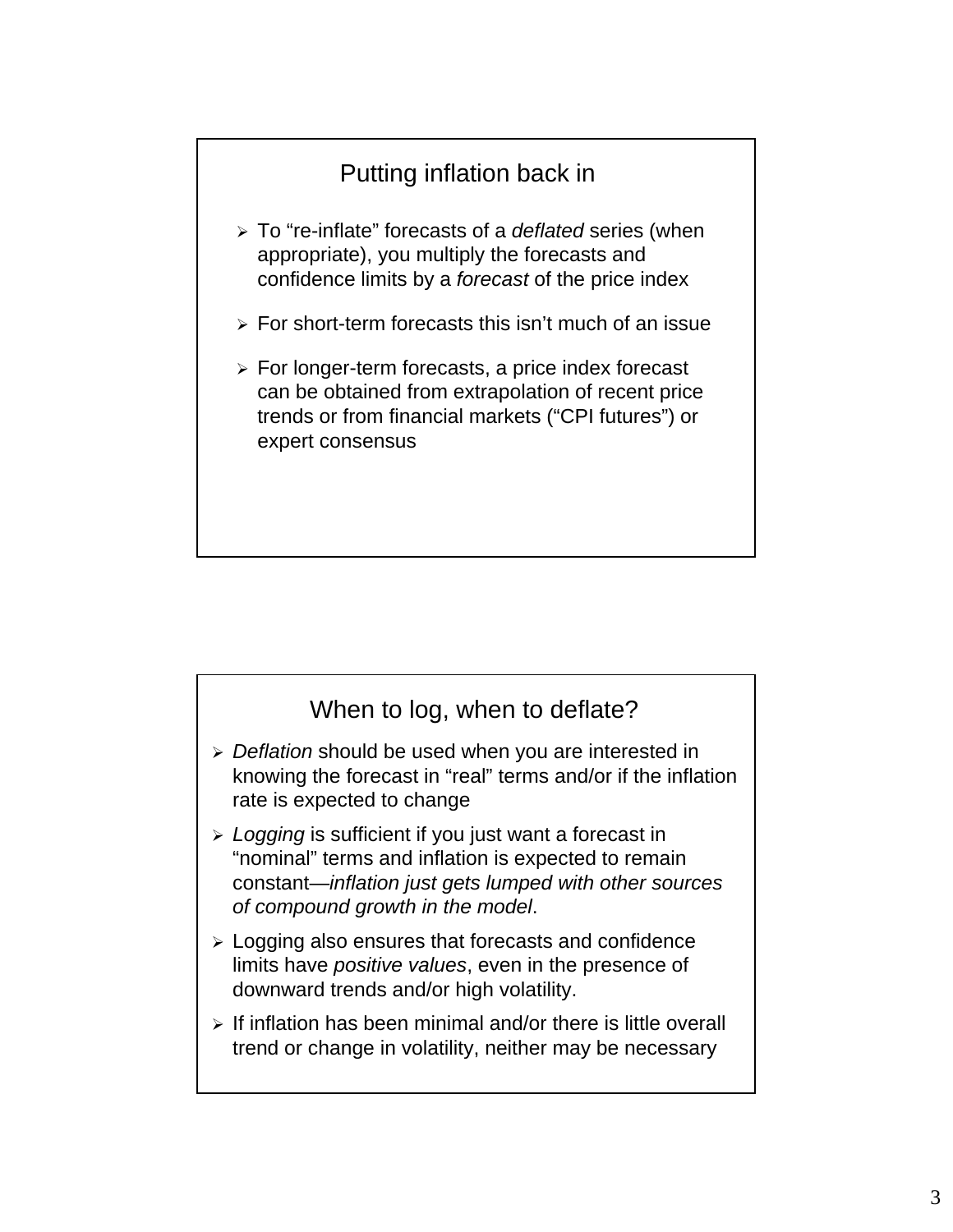

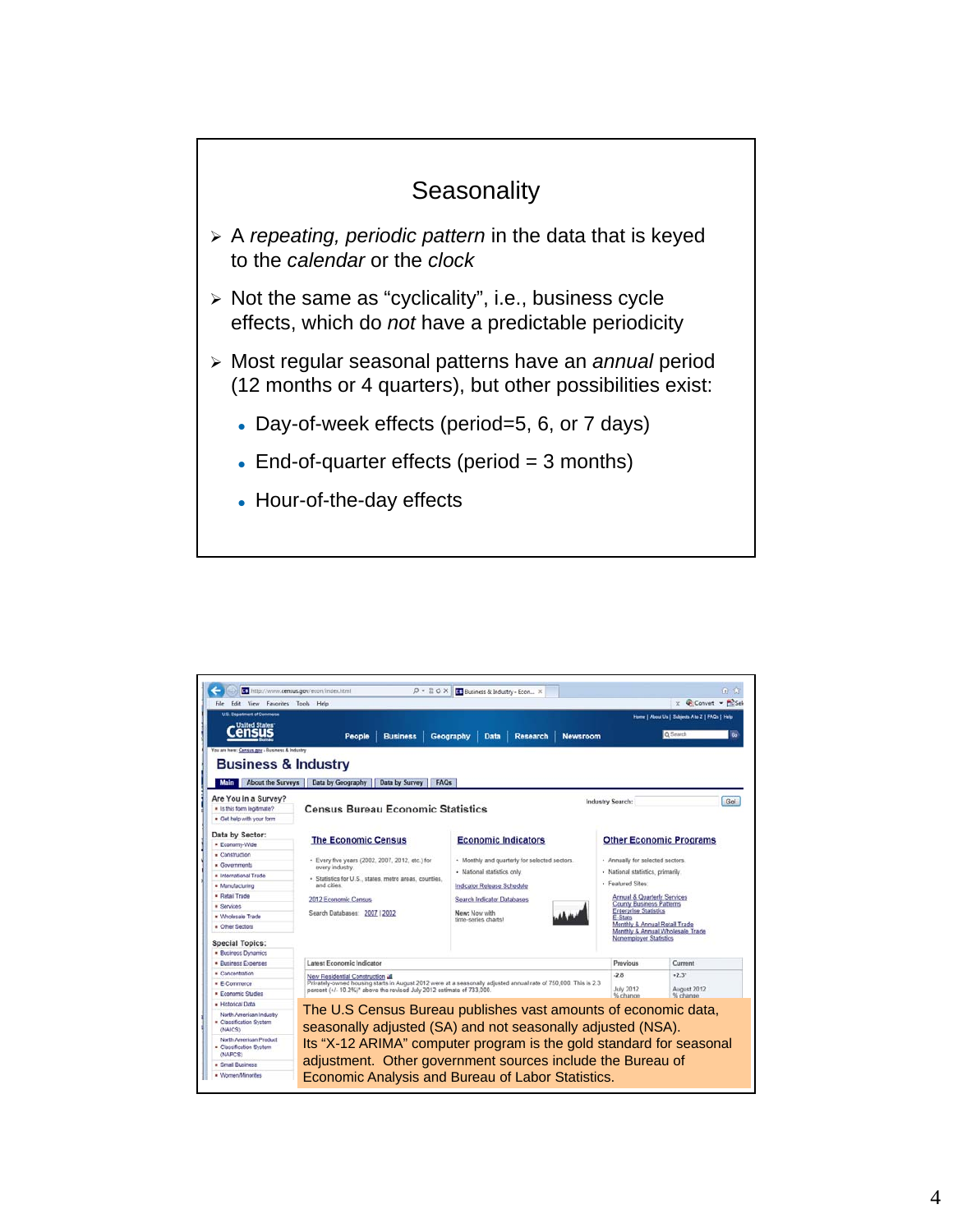

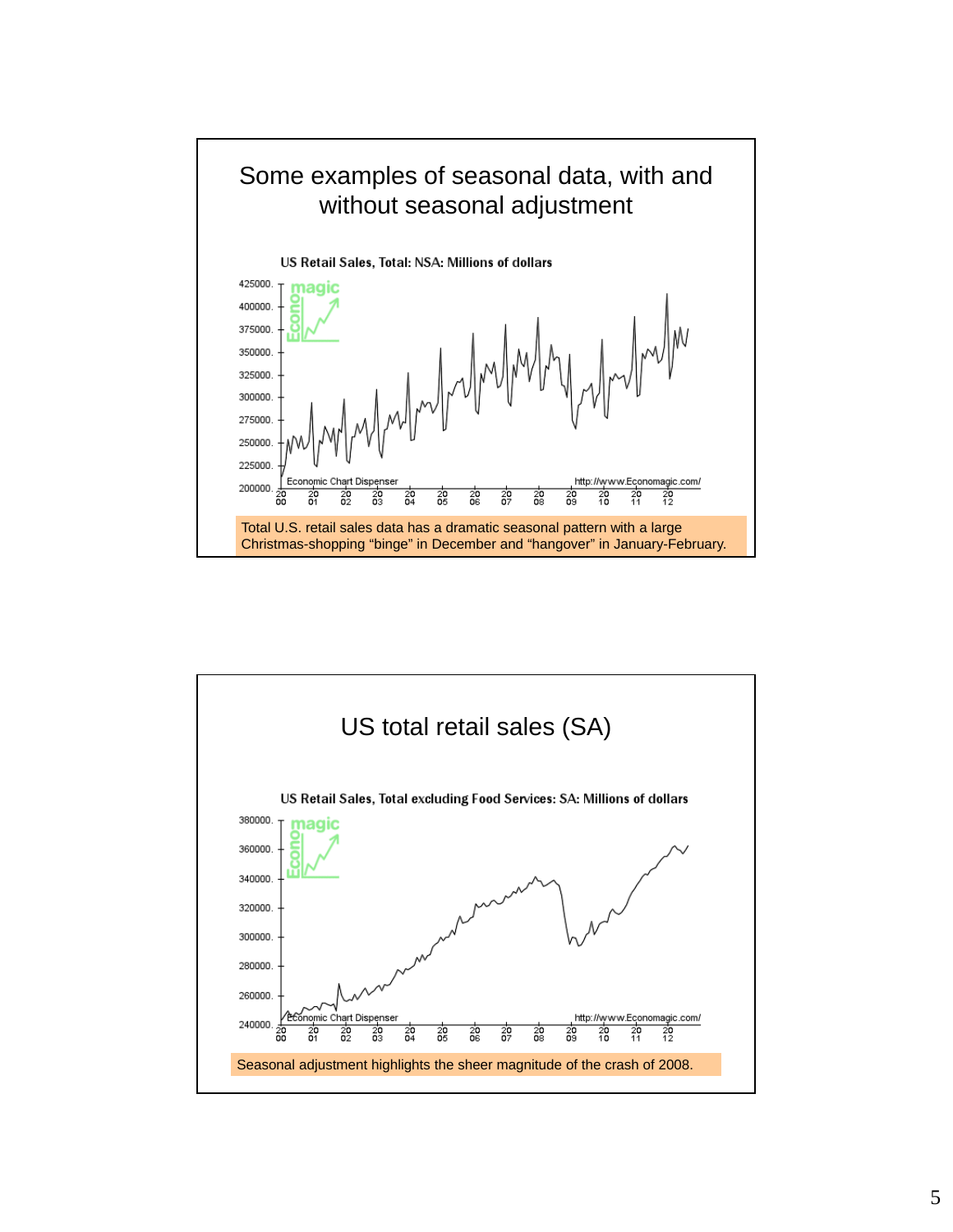

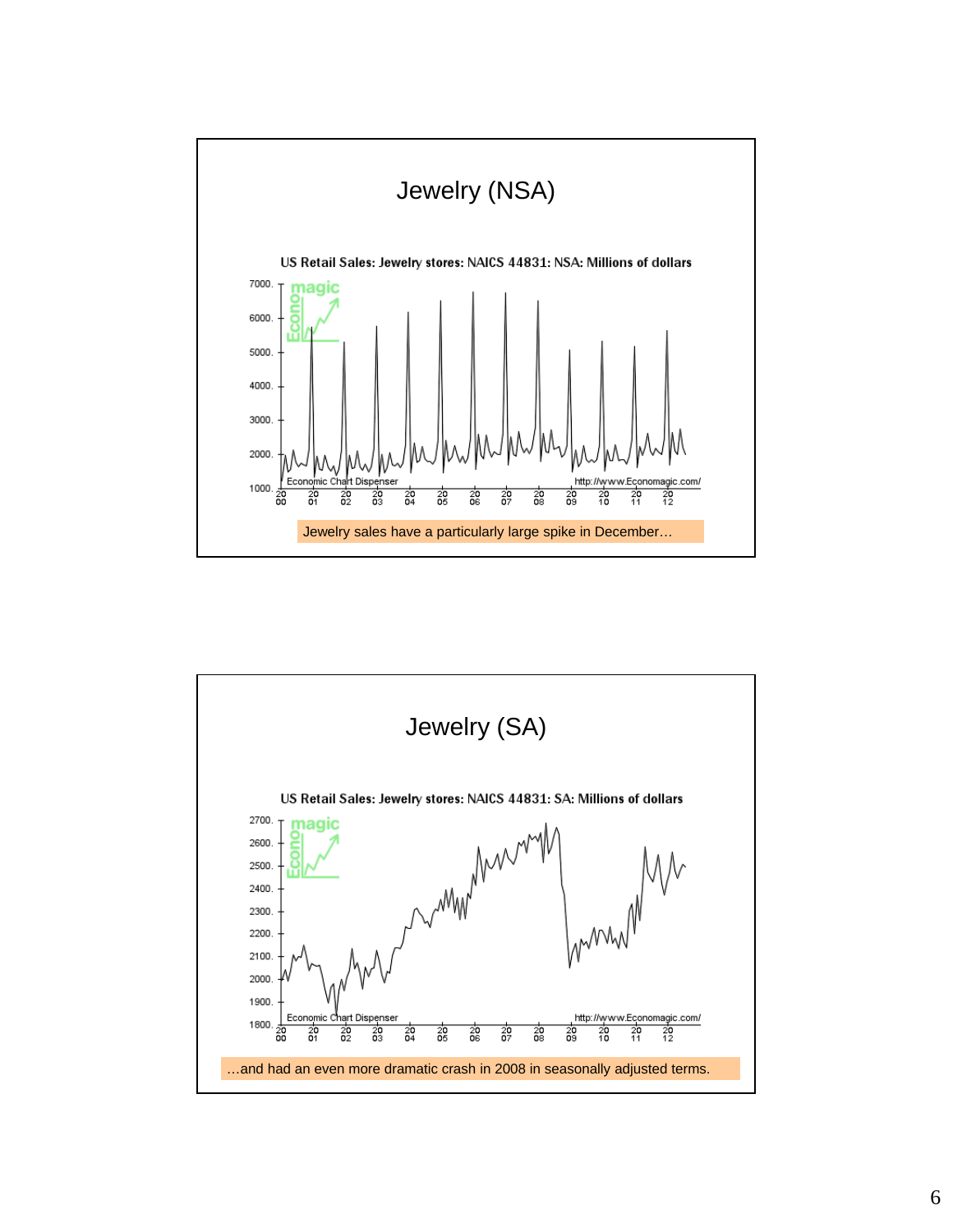

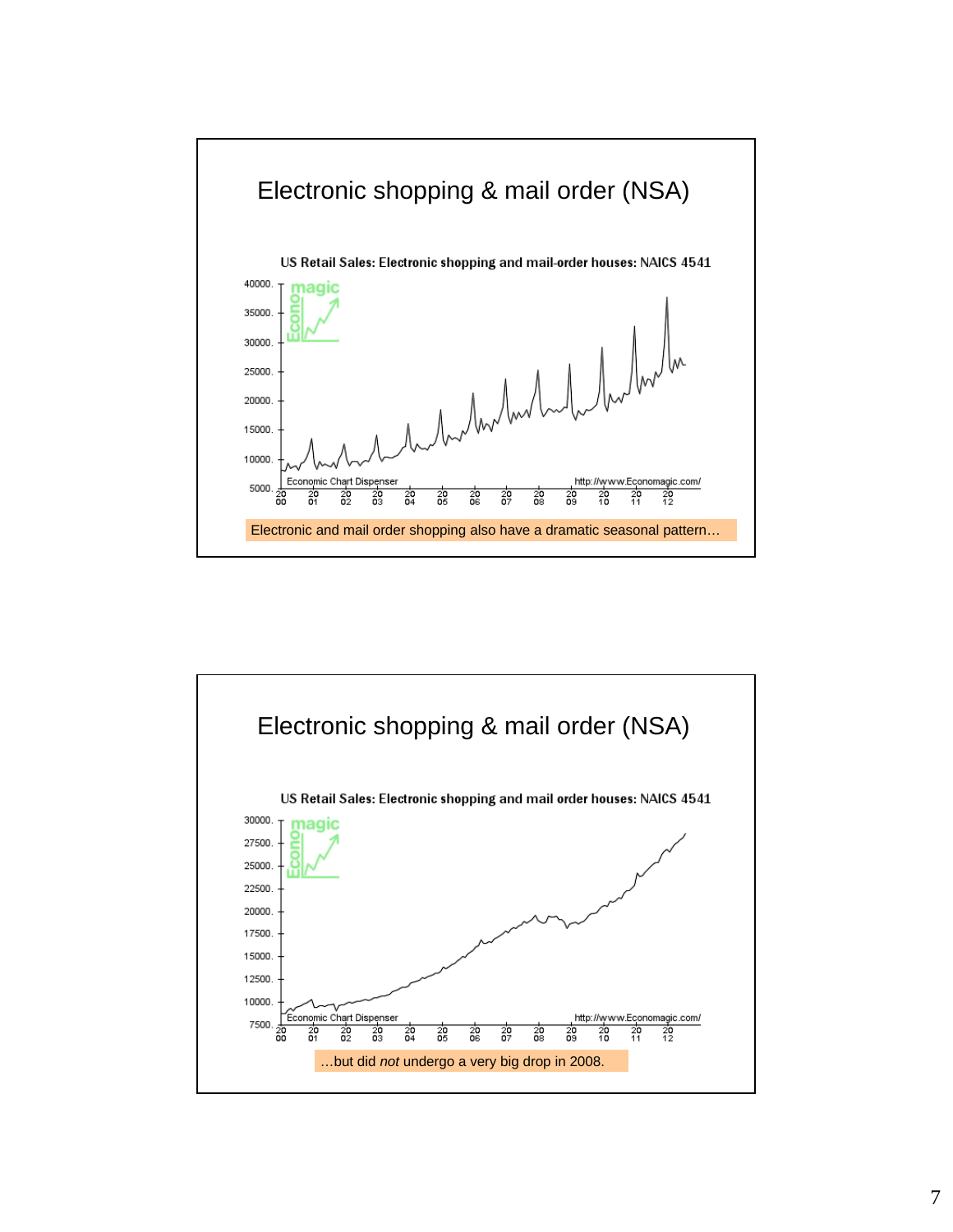

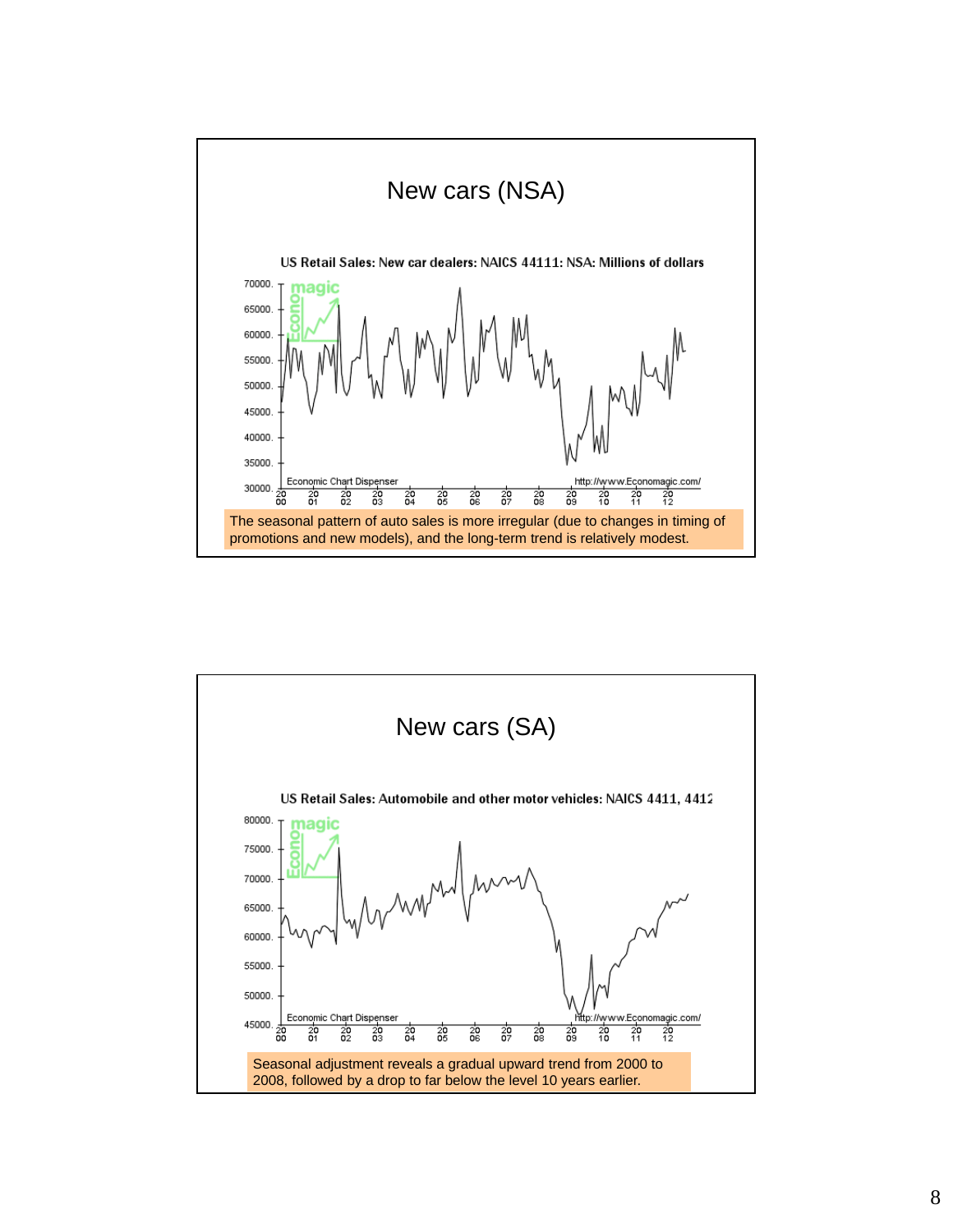## Seasonal patterns are complex, because the calendar is not rational

- $\triangleright$  Retail activity is geared to the business week, but months and years don't have whole numbers of weeks
- $\triangleright$  A given month does not always have the name number of trading days or weekends
- Christmas shopping season has an enormous impact, and Christmas day can fall on any day of the week.
- > Some major holidays (e.g., Easter) are "moveable feasts" that do not occur on the same calendar dates each year

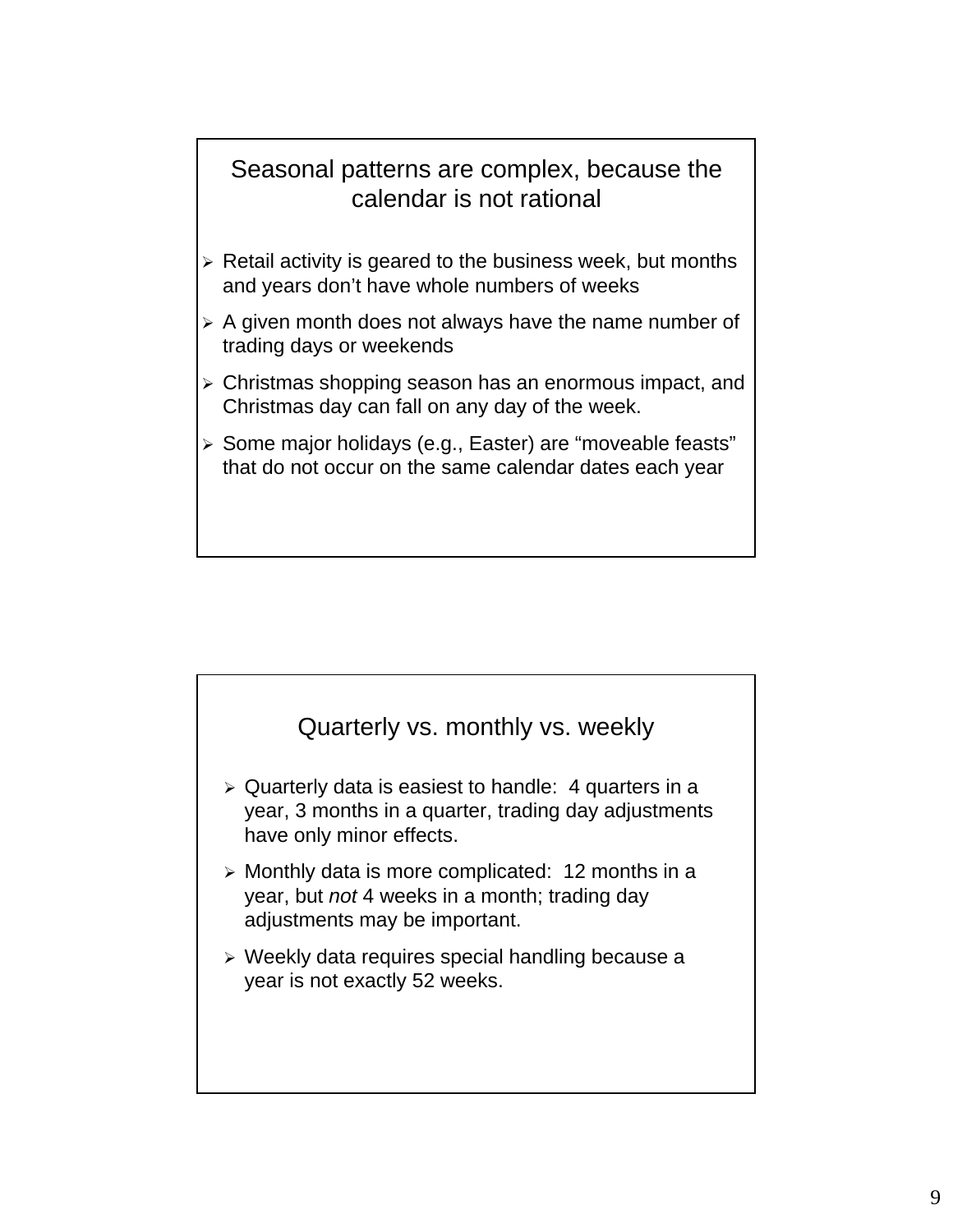

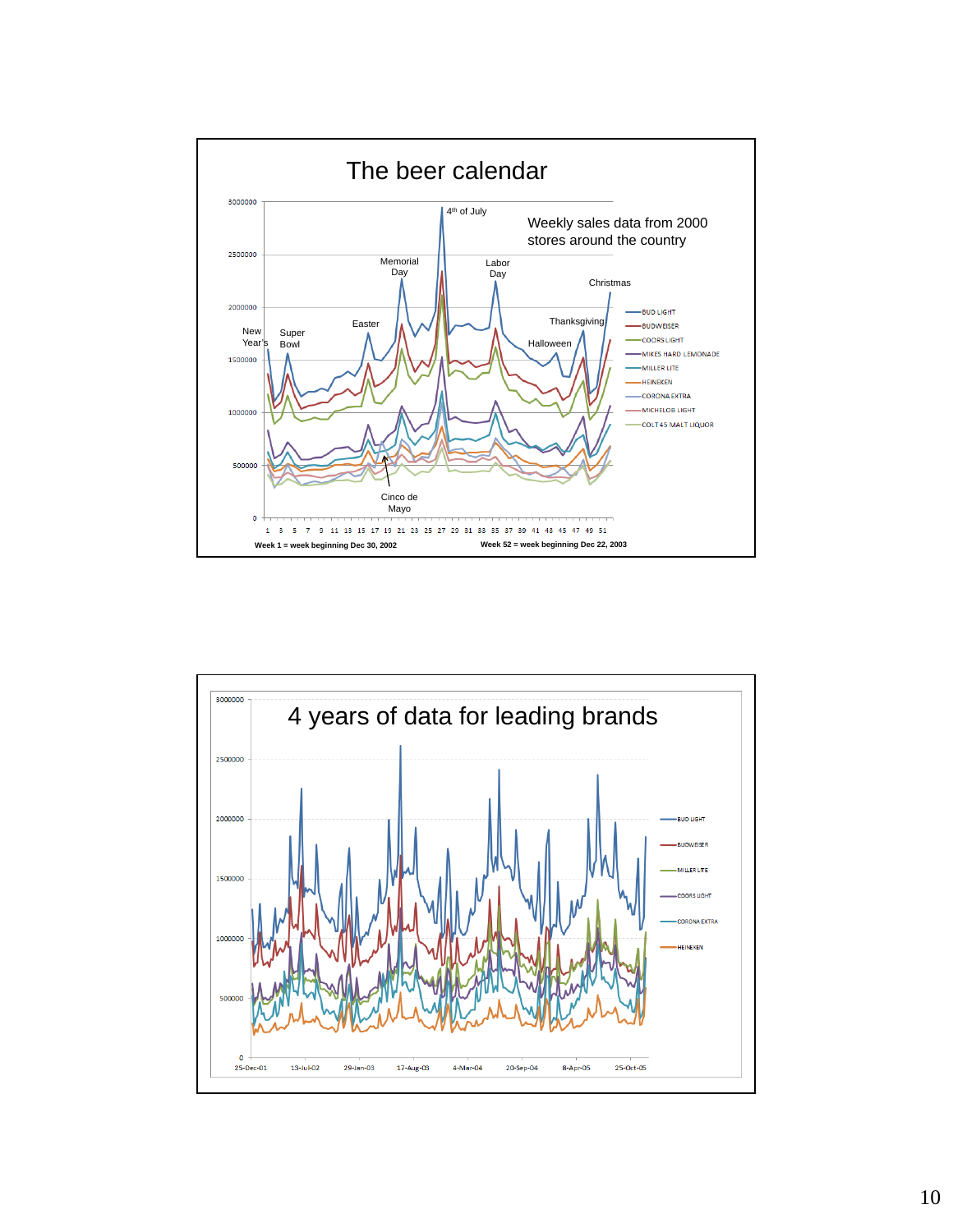



- A *log transformation* converts a multiplicative pattern to an additive one, so if your model includes a log transformation, use additive rather than multiplicative seasonal adjustment.
- If the historical data sample has little trend and seasonal variations are not large in relative terms, additive and multiplicative adjustment yield very similar results.
- Additive seasonal patterns can also be fitted by using regression models with seasonal dummy variables.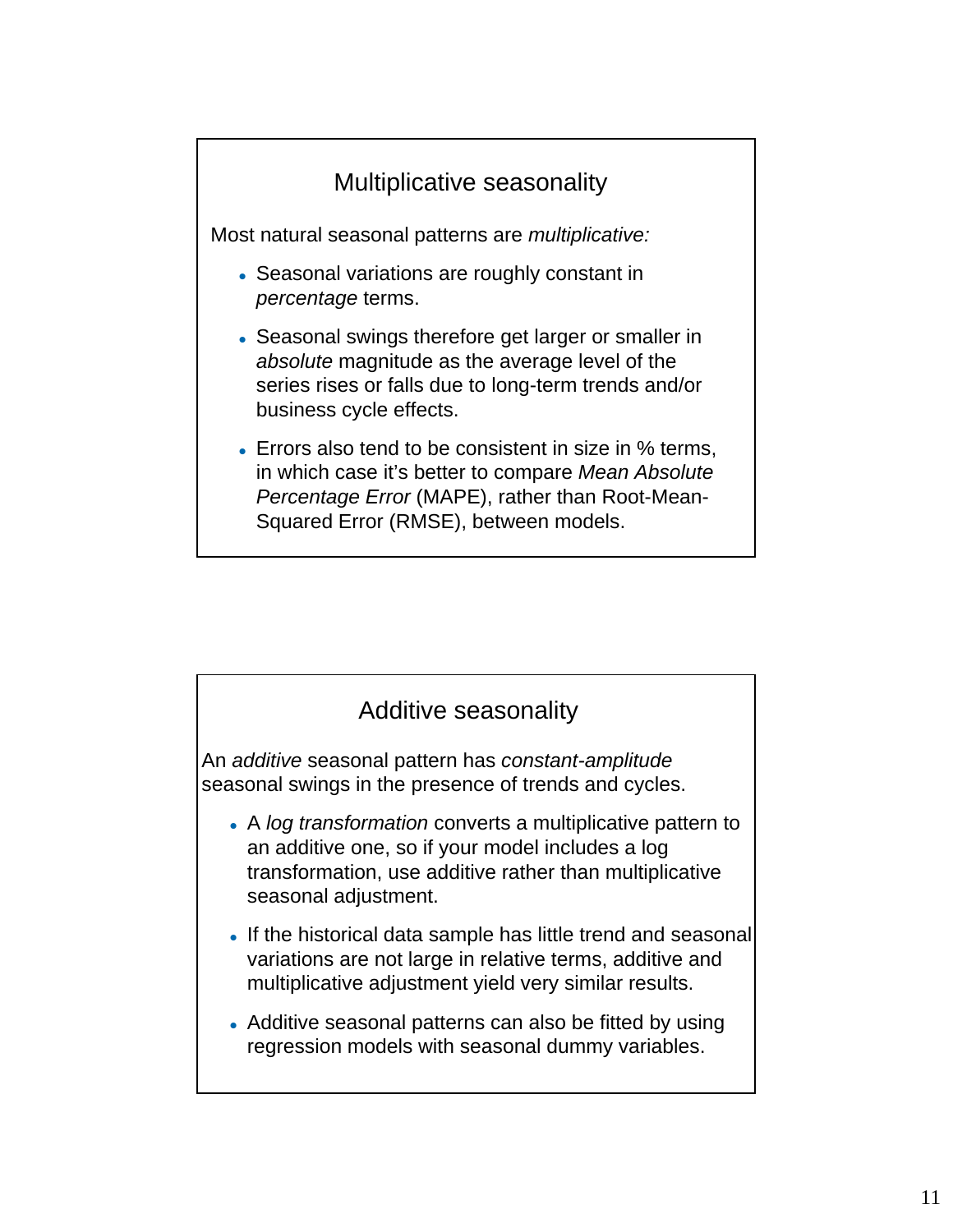

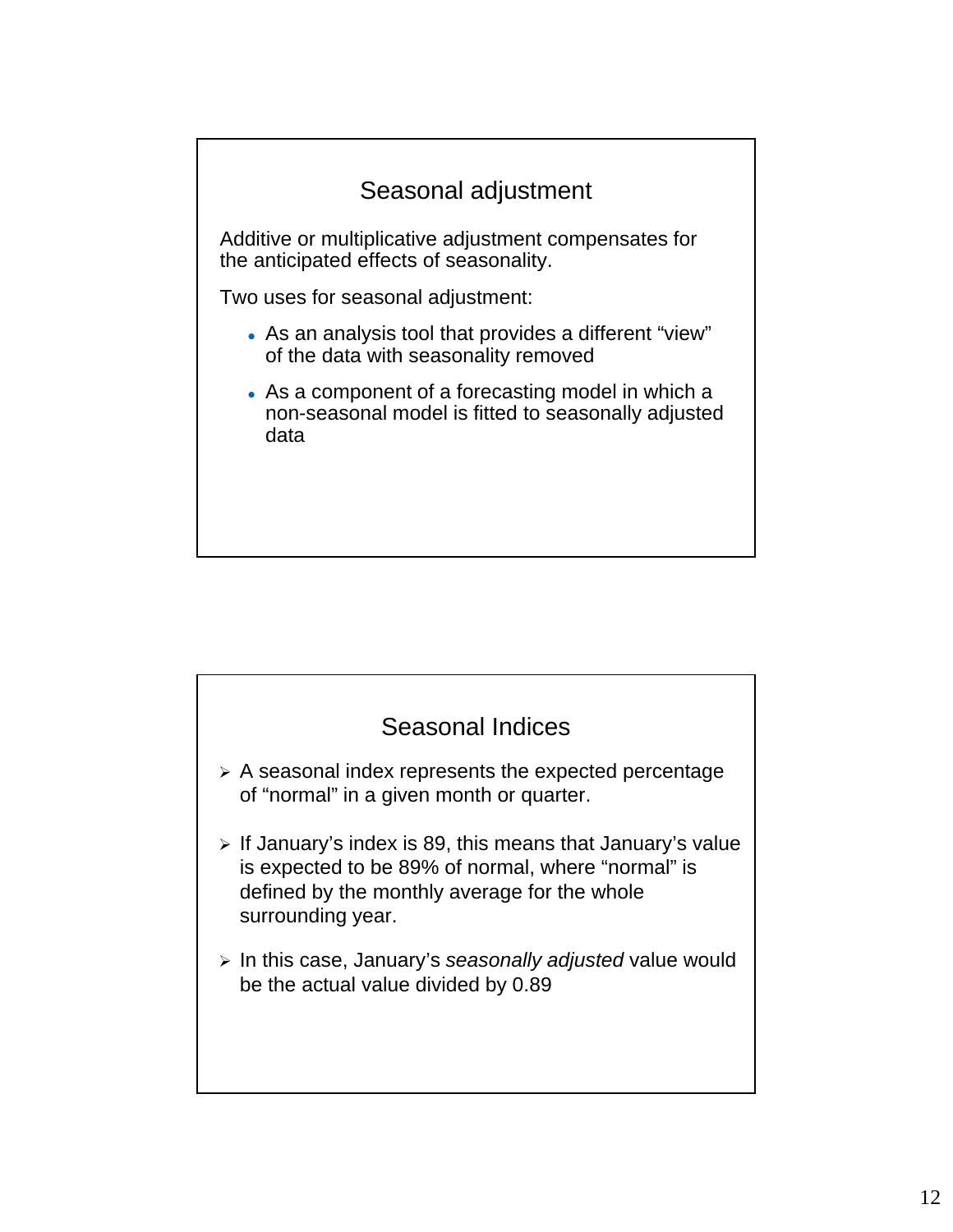

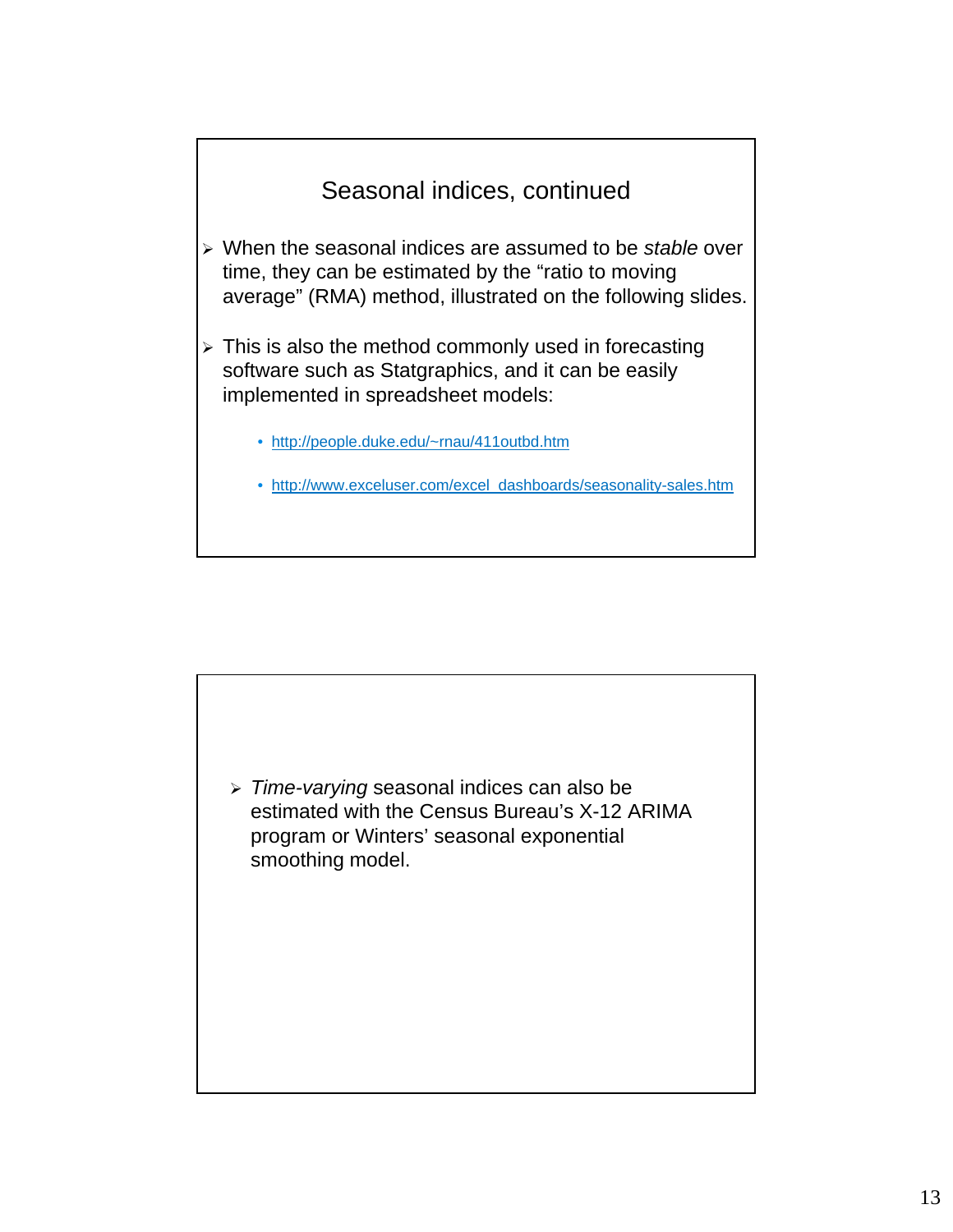

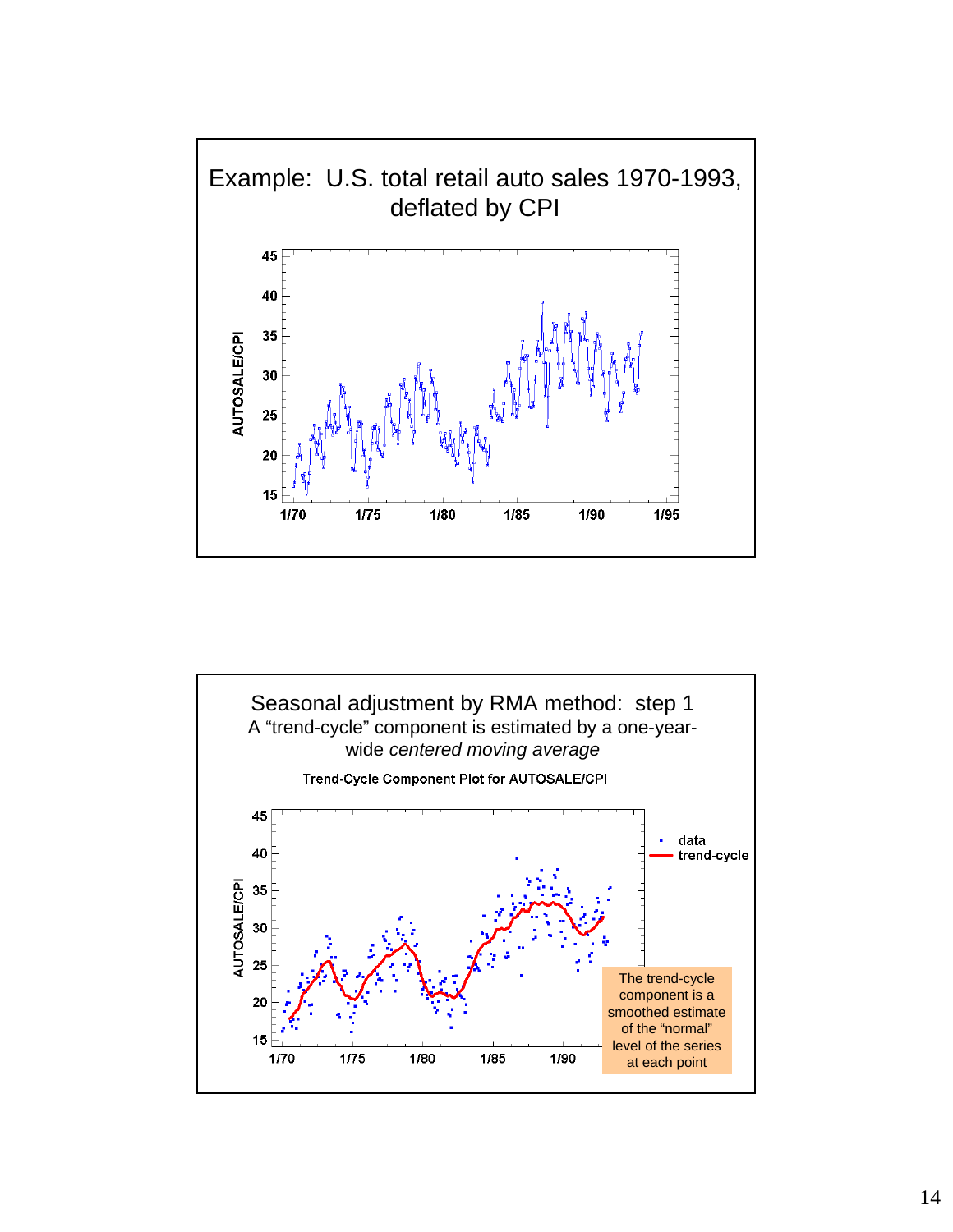

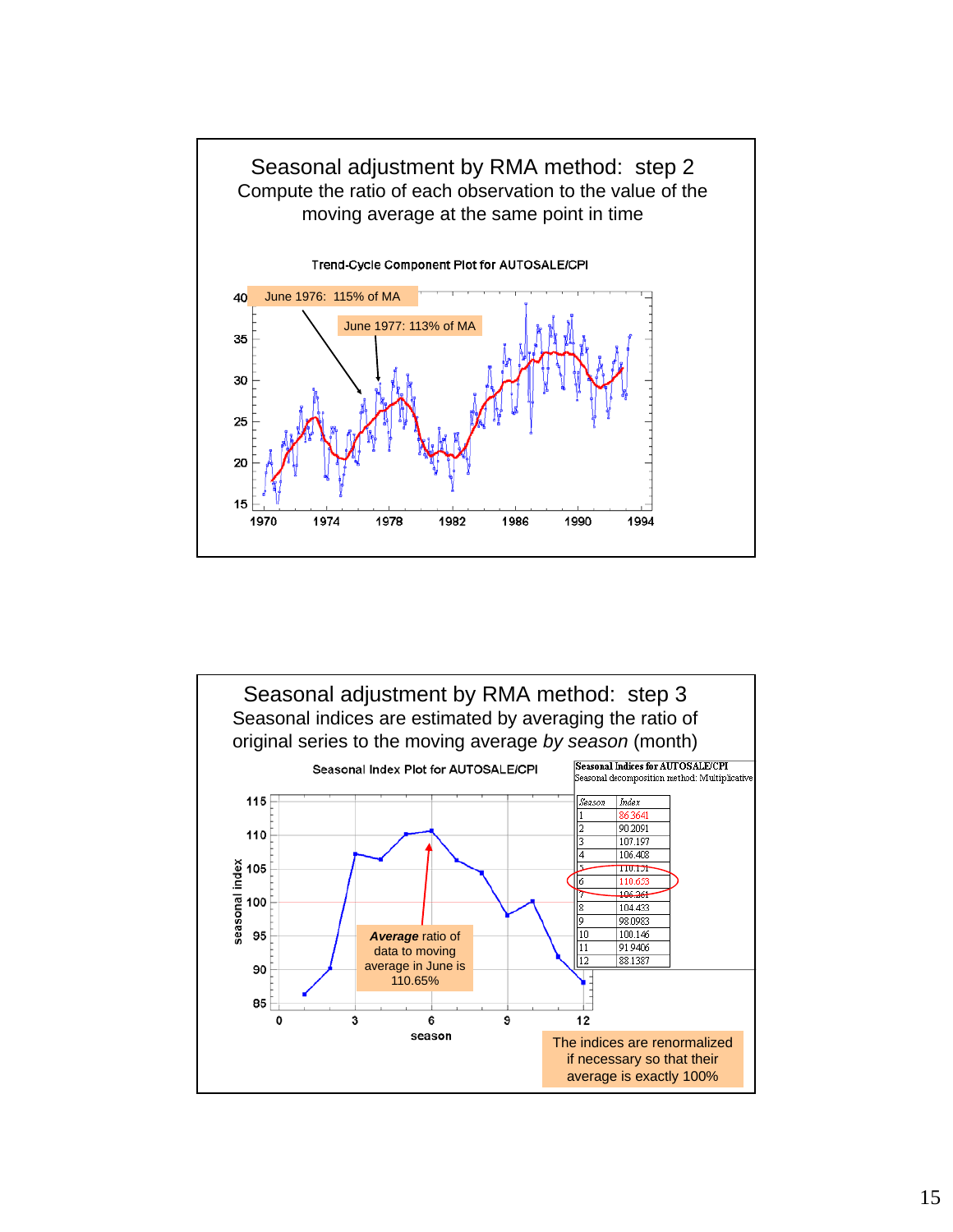

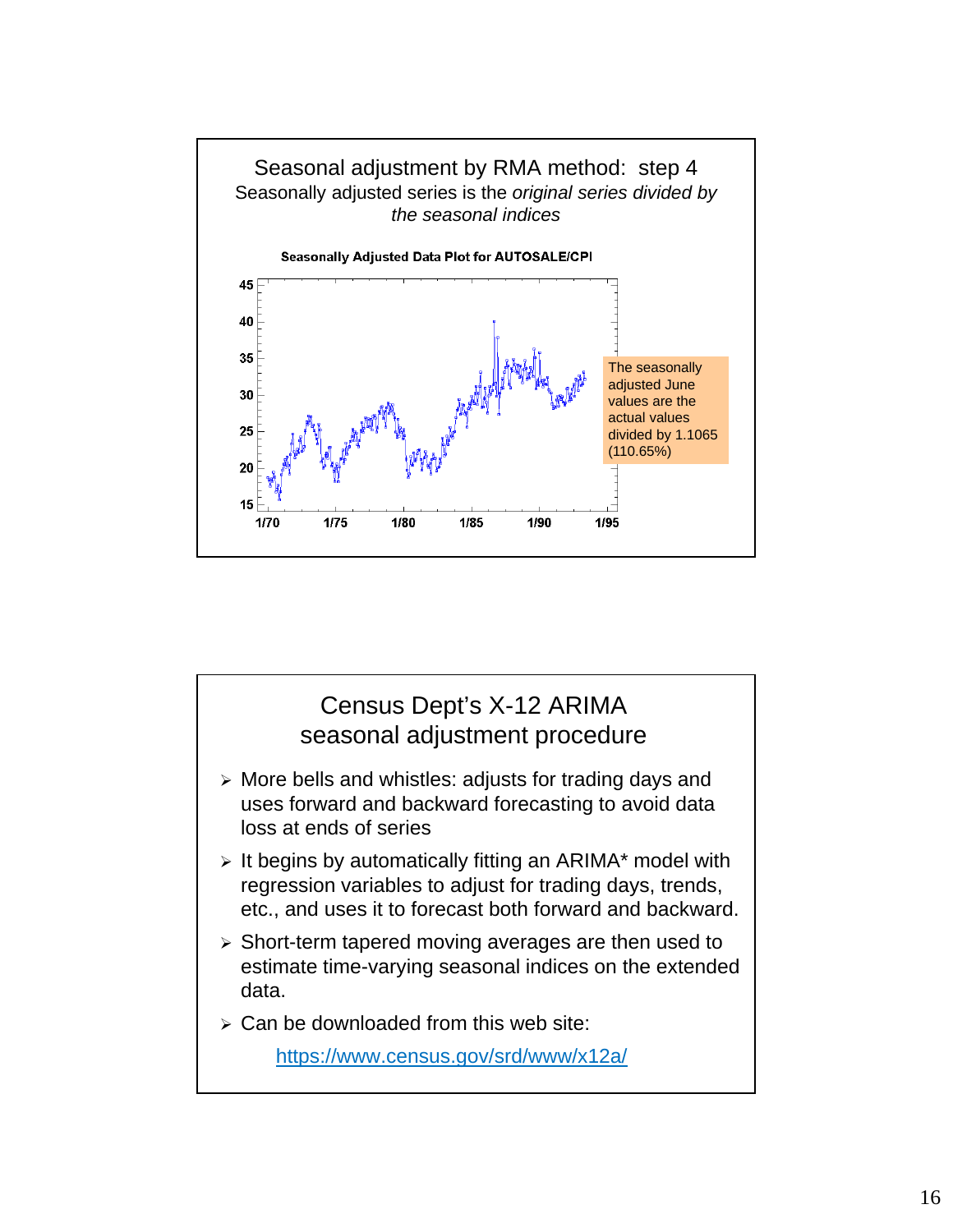

| <b>Forecasting</b><br>×                                                                                                                                                                                                                                                                                                                                                                                                   |                                                                                                                                                           |
|---------------------------------------------------------------------------------------------------------------------------------------------------------------------------------------------------------------------------------------------------------------------------------------------------------------------------------------------------------------------------------------------------------------------------|-----------------------------------------------------------------------------------------------------------------------------------------------------------|
| DATE<br><b>AUTOSALE</b><br><b>MUTOSALE/CPI</b><br>CPI<br>[Time Indices:]<br>Sampling Interval<br>Once Every<br><b>Starting At:</b><br>C Yearn (4-dol)<br>Houtel<br>1/70<br>C Quated:1<br>Minutefall<br>$F$ Month(s)<br>C Secondal<br>C. Davisi<br>C Other<br>[Seasonality:] 12<br>(Trading Davs Adjustment)<br>(Select)<br>date<1993.4<br>Sort column names<br>Withhold for Validation<br>Number of Forecasts<br>24<br>48 | User-specified<br>forecasting<br>procedure in<br>Statgraphics                                                                                             |
| <b>Model Specification Options</b><br>Math<br>Inflation<br>Model<br>GK<br>G None<br>C Power<br>Acclu at:<br>Cancel<br><sup>6</sup> Beginning of Period<br>Natural log C Box-Cox<br>Estimation<br>C Middle of Period<br>Pover.<br>C Bare 10 log<br>Rate: 0.0 %<br>Heatsteon<br>Square root<br>Addend 0.0<br>C Recorocal<br>Help                                                                                            | Up to 5 models (code-named A-B-C-D-E) can be<br>specified using various combinations of data<br>transformations, seasonal adjustment, and<br>model types. |
| Type<br>Parameters and Terms<br>C None<br>Moving Average<br>Alpha<br><b>Older</b><br>F Random Walk<br>0.4776<br>Simple Exp. Smoothing<br><b>E</b> Brown's Linear Exp. Smoothing<br><b>Beta</b><br>AR)<br>MA.<br>Mean.<br>0.0203<br>C Linear Trend<br>C Holt's Linear Exp. Smoothing<br>SAR<br>SNA<br>Garima<br>C Quadratic Exp. Smoothing<br>C Quadratic Trend<br>0.2324<br>Exponential Trend C Winter's Exp. Smoothing   | Here Model A is specified as random-walk-with-<br>(constant)-drift together with multiplicative<br>seasonal adjustment.                                   |
| C S-Curve<br>C ARIMA Model<br><b>V</b> Constant<br>Seasonal<br>Different ima-<br>'None<br>Nonsessonal Order.<br>Seasonal Drder.<br>G Multiplicative<br>Addive                                                                                                                                                                                                                                                             | Output includes tables with side-by-side<br>comparisons of error statistics for estimation and<br>validation periods.                                     |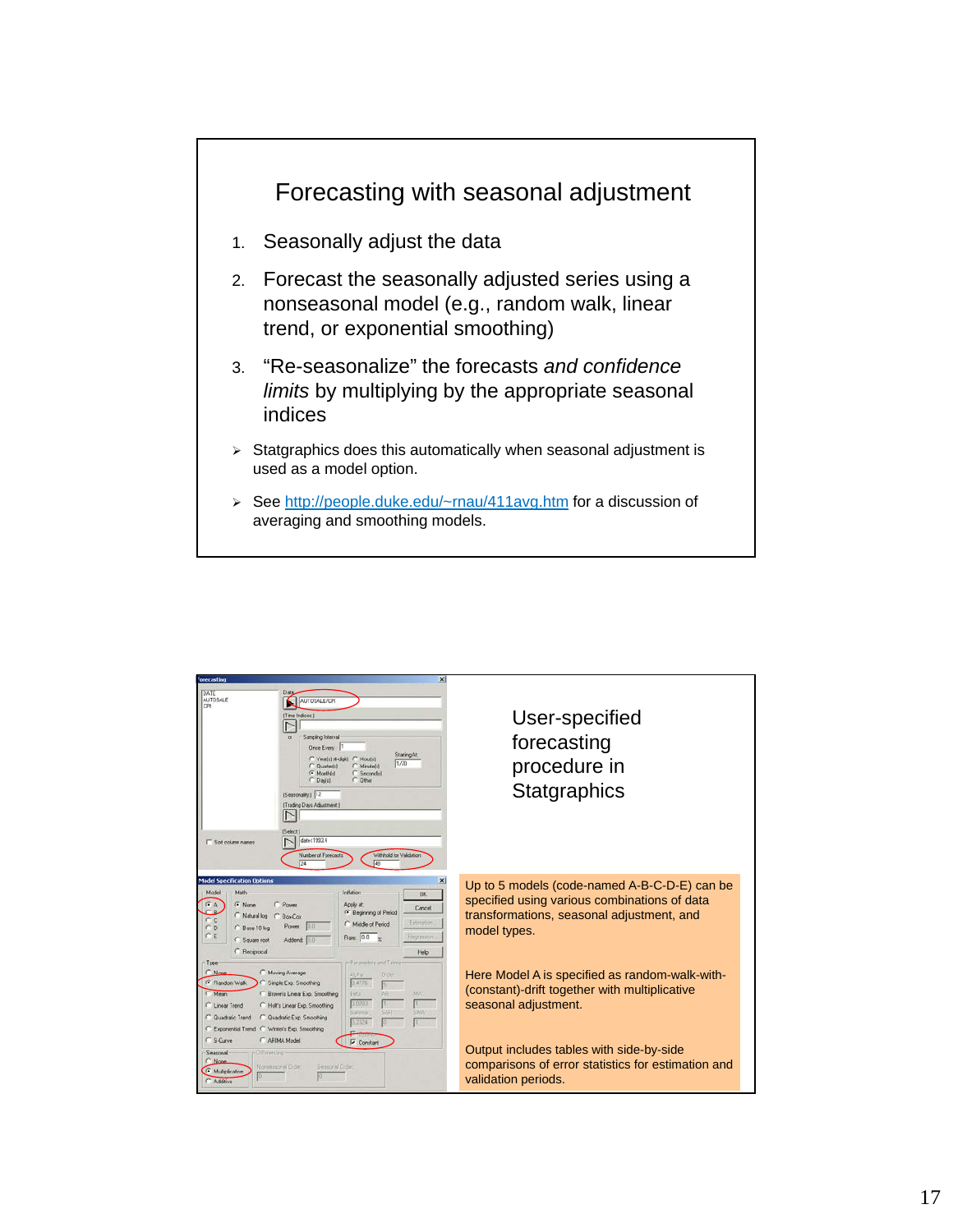

 $\triangleright$  Forecasts were generated for the next 24 months.

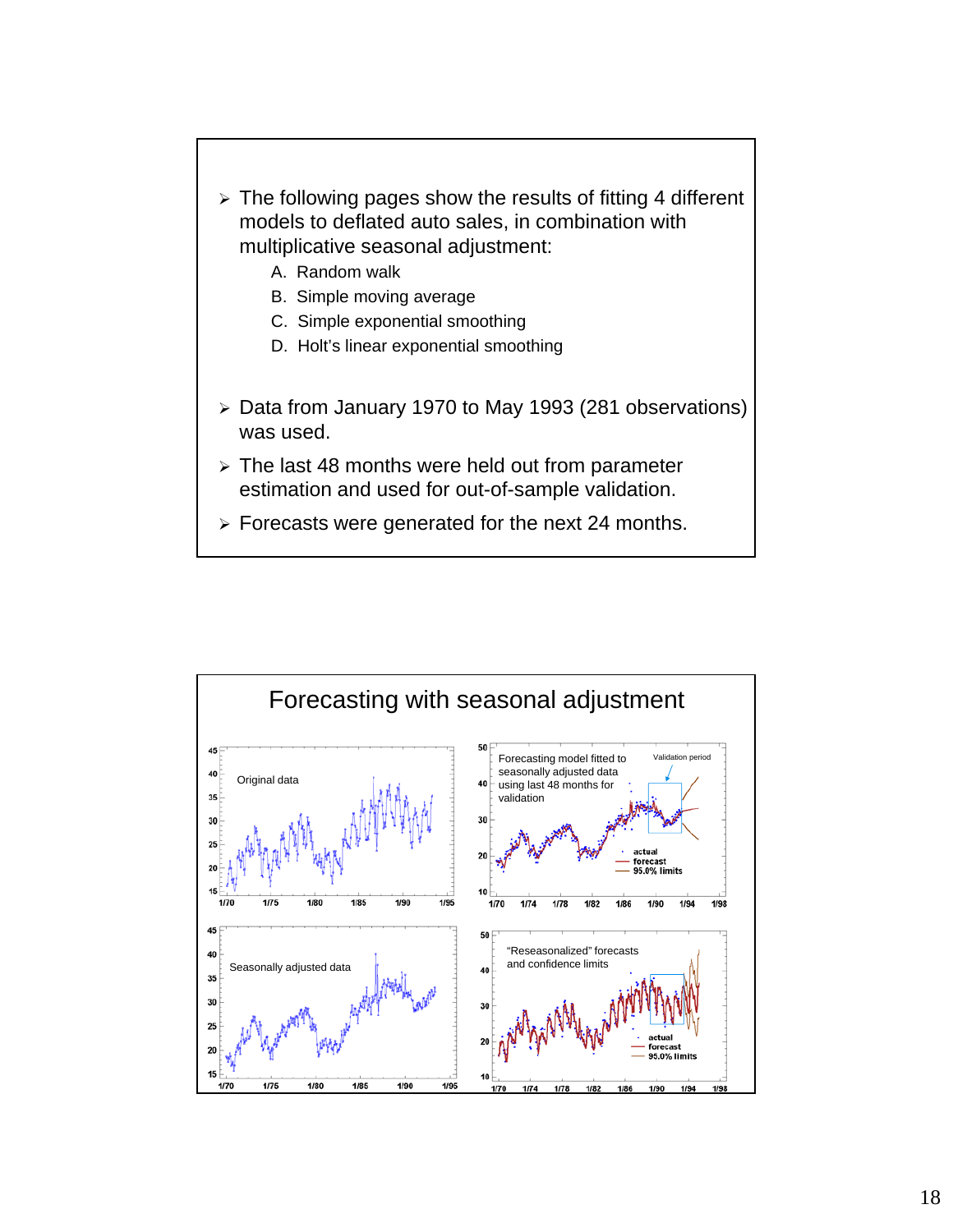

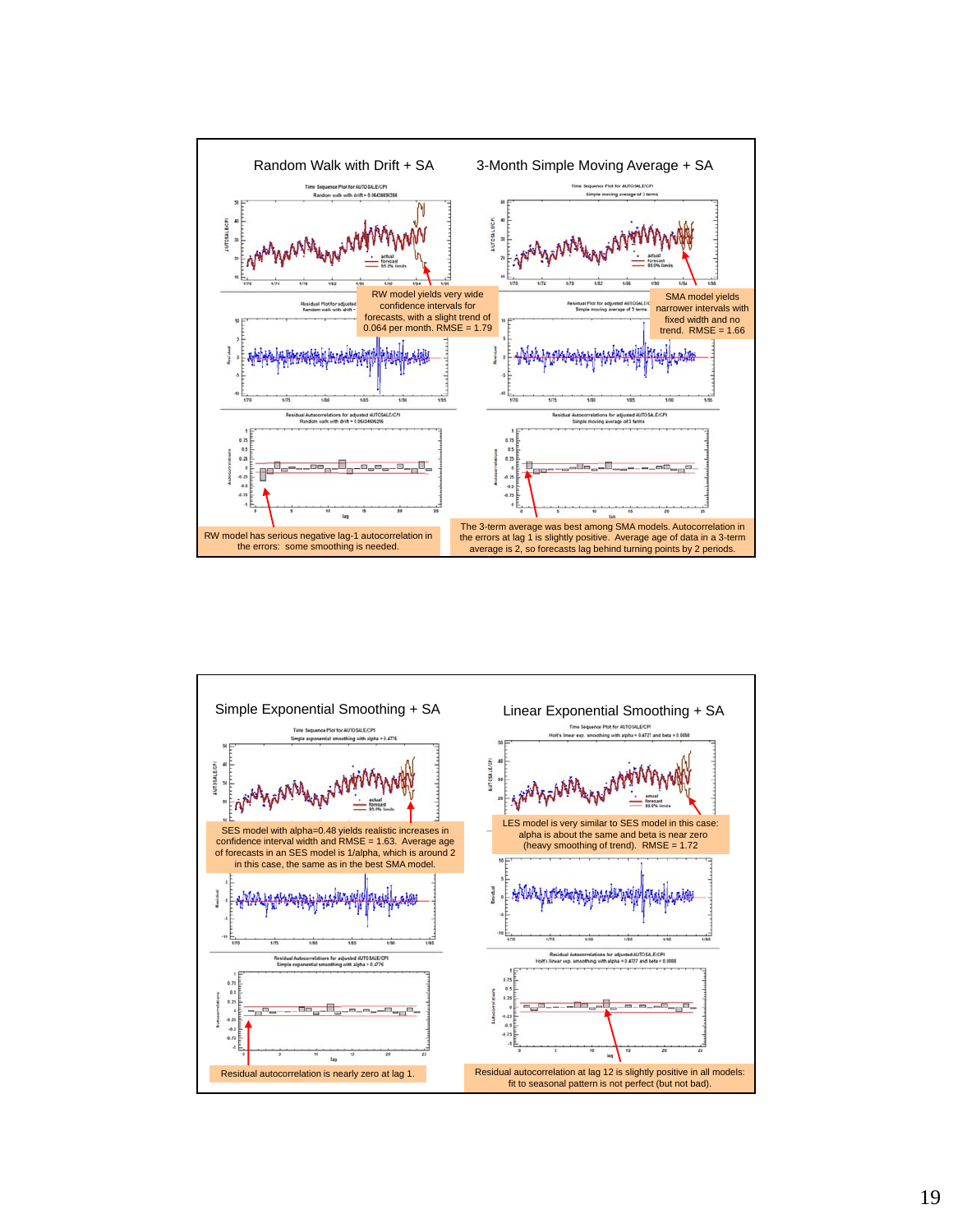

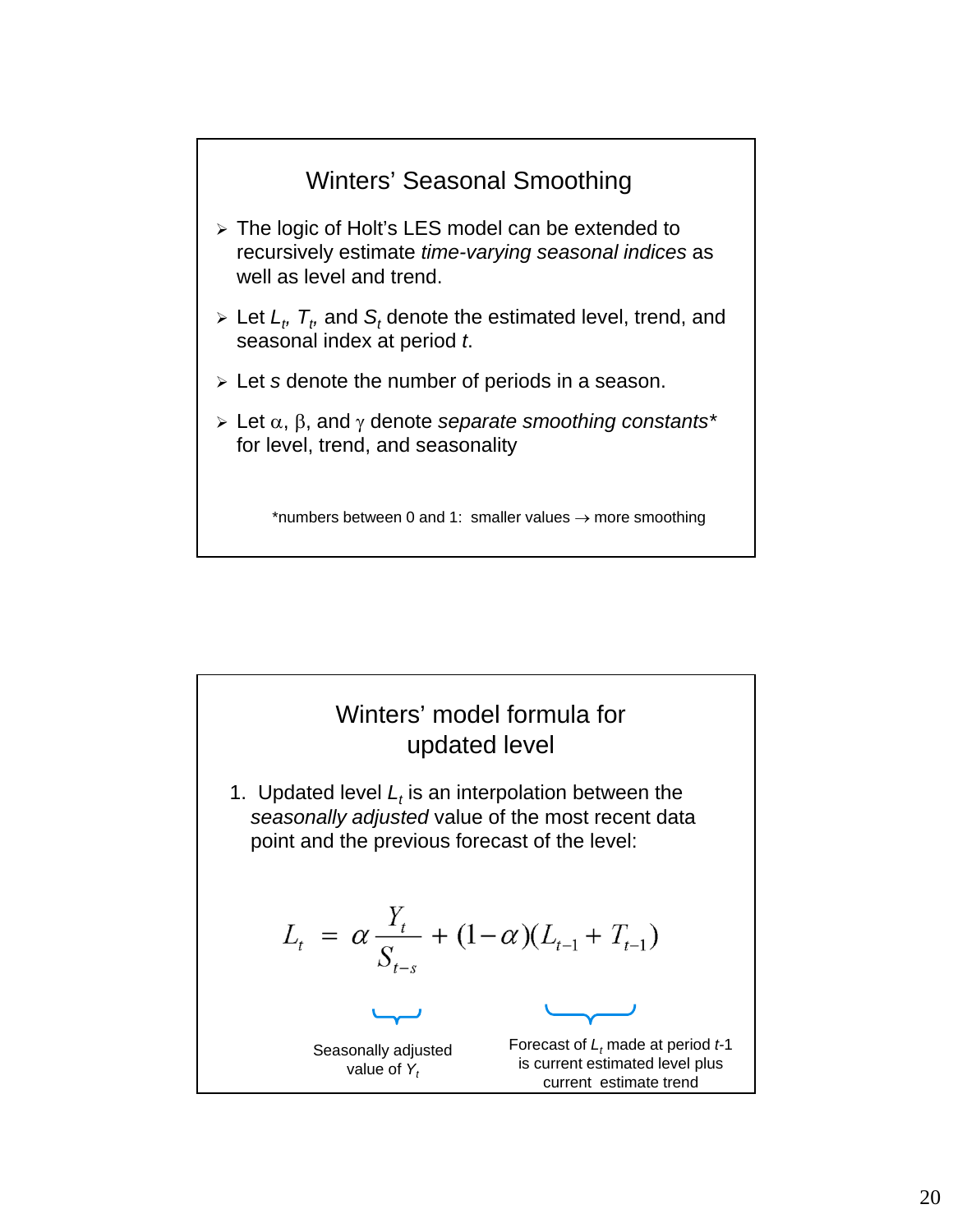

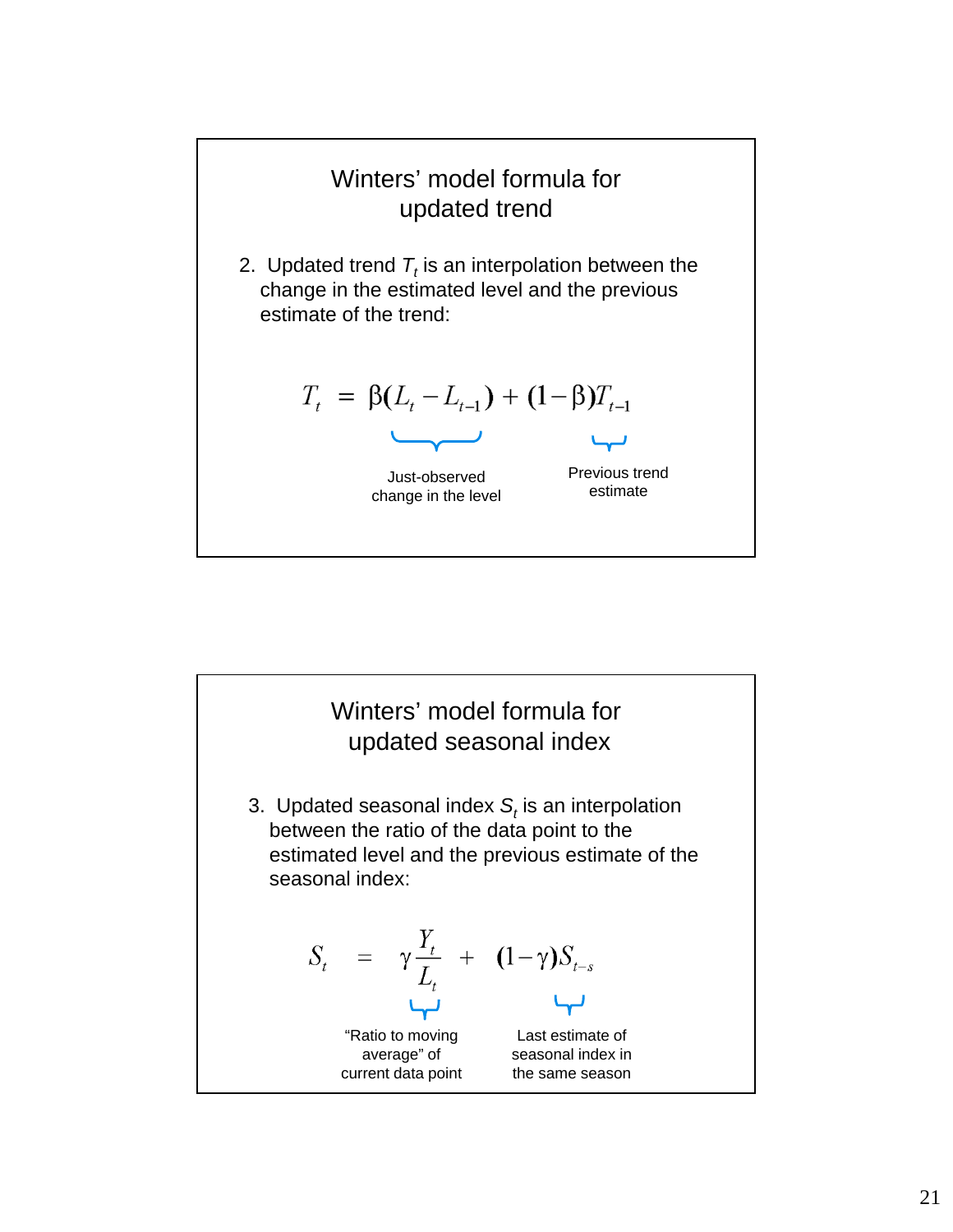

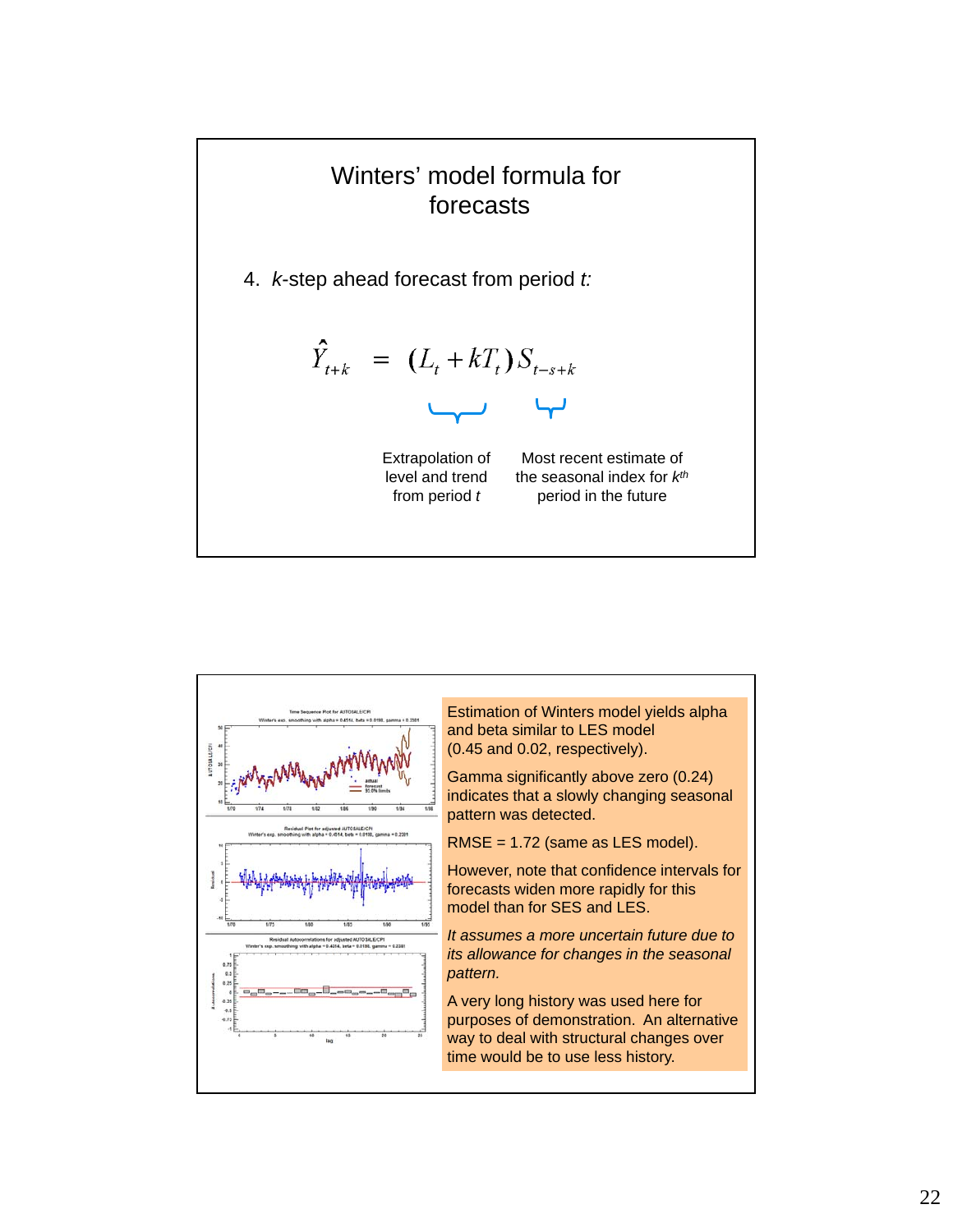



- $\geq$  The Winters model is popular in "automatic forecasting" software, because it has a little of everything (level, trend, seasonality).
- $\triangleright$  Often it works very well, but difficulties in initialization & estimation can lead to strange results in some cases.
- $\triangleright$  It responds to recent changes in the seasonal pattern as well as the trend, but with some danger of unstable long-term trend projections.